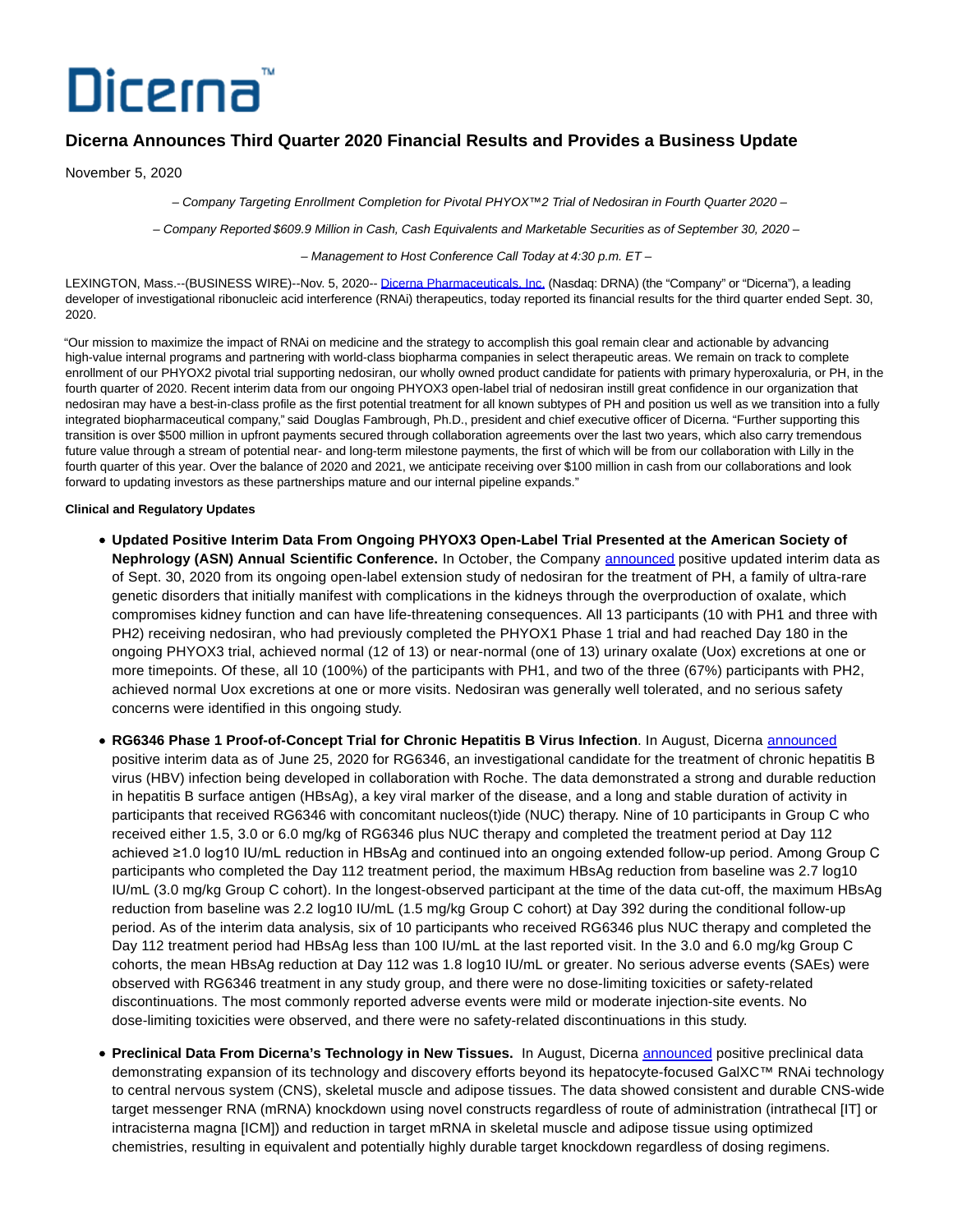### **Corporate Updates**

**Executive Appointments:** Dicerna strengthened its executive leadership team in the third quarter of 2020 with the appointments of Shreeram Aradhye, M.D., as executive vice president and chief medical officer and Ling Zeng as chief legal officer and secretary.

# **Anticipated Upcoming Milestones**

- **Nedosiran:**
	- Enrollment completion of PHYOX2 pivotal trial in fourth quarter 2020
	- PHYOX2 last patient out first half 2021
	- New Drug Application submission third quarter 2021
- **Collaborative Program:** Investigational New Drug application or Clinical Trial Application for LY3561774 in late 2020
- **RG6346:** Updated Phase 1 trial data at The American Association for the Study of Liver Diseases 2020 scientific conference, Late-Breaking Oral Session 2 on Monday, Nov. 16, 2020 at 2:20 p.m. ET
- **DCR-A1AT/ALN-AAT02:** Program selection for advancement into Phase 2 in the first quarter 2021

# **Supply Chain Update**

The current supply of Dicerna's investigational medicines continues to be sufficient to support ongoing and planned clinical trials. Based on current evaluations, we expect Dicerna's supply chain to meet the next 12 months of clinical, nonclinical, and chemistry, manufacturing and control supply demands across all programs. The Company has undertaken efforts to mitigate potential future impacts to the supply chain by increasing its stock of critical starting materials required to meet its needs and its collaborative partners' needs through 2021 and by identifying and engaging alternative suppliers. The Company continues to be alert to the potential for disruptions that could arise from COVID-19 and remains in close contact with suppliers.

# **Financial Results for Third Quarter of 2020**

- **Cash Position** As of Sept. 30, 2020, Dicerna had \$609.9 million in cash, cash equivalents and held-to-maturity investments, compared to \$348.9 million as of Dec. 31, 2019.
- **Revenue** Dicerna recognized \$48.9 million of revenue associated with its collaboration partners during the quarter ended Sept. 30, 2020, compared to \$8.0 million for the same period in 2019.
- **Research and Development (R&D) Expenses** R&D expenses were \$54.8 million for the quarter ended Sept. 30, 2020, compared to \$30.1 million for the same period in 2019. The increase was primarily due to direct research and development expenses and employee-related expenses associated with increased headcount necessary to support our collaboration agreements and expanding pipeline.
- **General and Administrative (G&A) Expenses**  G&A expenses were \$17.0 million for the quarter ended Sept. 30, 2020, compared to \$10.6 million for the same period in 2019. The increase was primarily due to employee-related expenses as a result of increased headcount necessary to support our growing operations.
- **Net Loss** Net loss was \$21.8 million, or \$0.29 per share, for the quarter ended Sept. 30, 2020, compared to \$30.8 million, or \$0.45 per share, for the same period in 2019.

#### **Guidance**

Dicerna believes that its cash, cash equivalents, held-to-maturity investments and anticipated milestone and other payments from existing collaborations will be sufficient to fund the execution of its current clinical and operating plan into 2023, which includes our expectations to advance nedosiran through planned pivotal development, regulatory filing and approval, commercial launch and supporting all R&D activities for current pipeline programs, both internal and collaboration. This estimate assumes no funding from new collaboration agreements or from external financing events and no significant unanticipated changes in costs and expenses.

Dicerna expects its overall expenses to continue to increase for the foreseeable future, largely due to investments in staffing and market readiness activities, clinical manufacturing activities, continued clinical activities associated with its core product candidates, and continued activities under its existing collaboration agreements.

#### **Conference Call**

Management will host a conference call at 4:30 p.m. ET today to review Dicerna's third quarter 2020 financial results and provide a general business update. The conference call can be accessed by dialing (855) 453-3834 or +1 (484) 756-4306 (international) and referencing conference ID 4263642 prior to the start of the call. The call will also be webcast and will be available under the "Investors & Media" section of the Dicerna website, [www.dicerna.com.](https://cts.businesswire.com/ct/CT?id=smartlink&url=http%3A%2F%2Fwww.dicerna.com&esheet=52321121&newsitemid=20201105006144&lan=en-US&anchor=www.dicerna.com&index=5&md5=4926bc336246182e6b23f2d855722d50) A replay of the call will be available approximately two hours after the completion of the call and will remain available for seven days. To access the replay, please dial (855) 859-2056 or +1 (404) 537-3406 and refer to conference ID 4263642. The webcast will also be archived on Dicerna's website.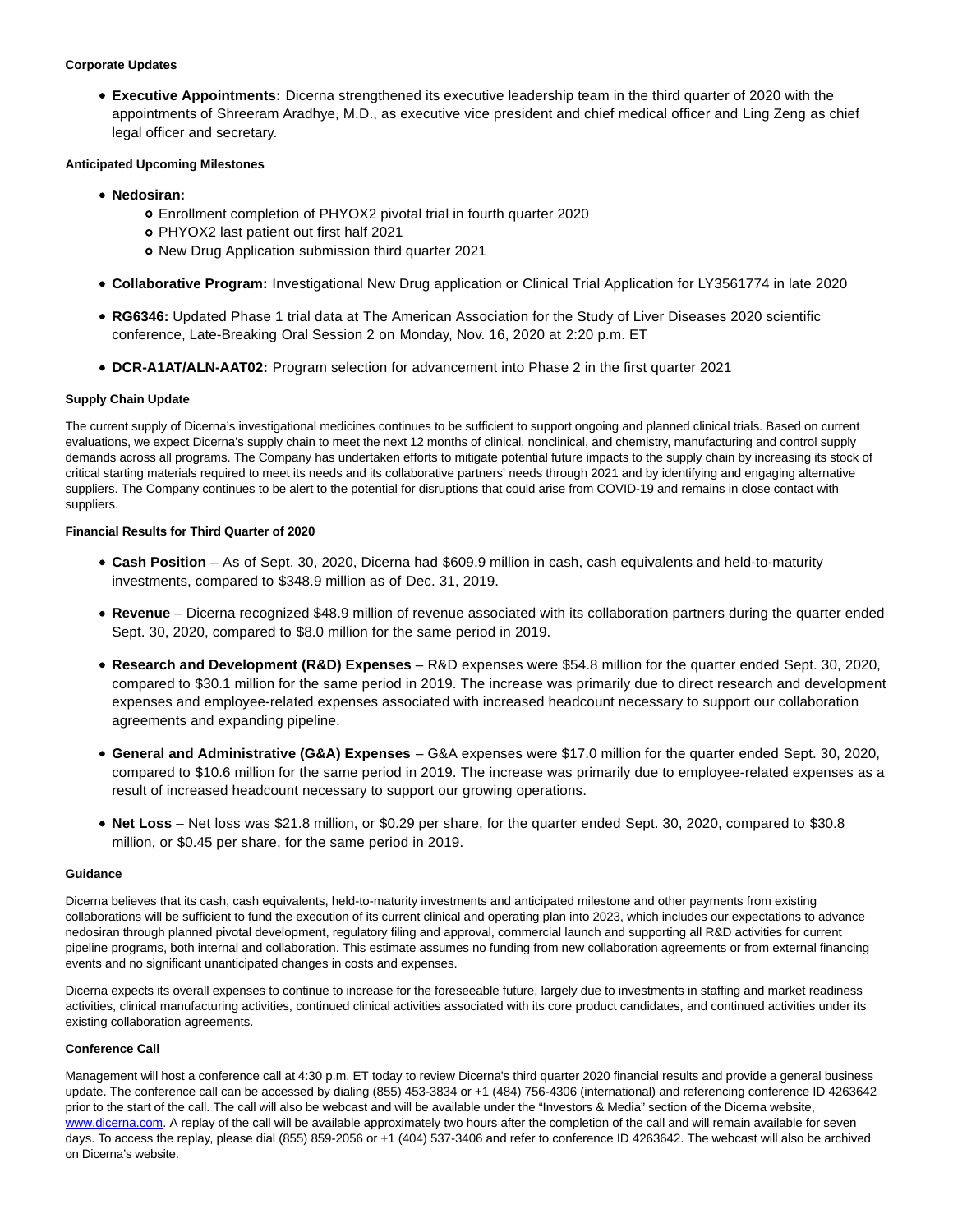#### **About Dicerna Pharmaceuticals, Inc.**

Dicerna Pharmaceuticals, Inc. (Nasdaq: DRNA) is a biopharmaceutical company focused on discovering, developing and commercializing medicines that are designed to leverage ribonucleic acid interference (RNAi) to silence selectively genes that cause or contribute to disease. Using our proprietary RNAi technology platform called GalXC™, Dicerna is committed to developing RNAi-based therapies with the potential to treat both rare and more prevalent diseases. By silencing disease-causing genes, Dicerna's GalXC platform has the potential to address conditions that are difficult to treat with other modalities. Initially focused on hepatocytes, Dicerna has continued to innovate and is exploring new applications of its RNAi technology beyond the liver, targeting additional tissues and enabling new therapeutic applications. In addition to our own pipeline of core discovery and clinical candidates, Dicerna has established collaborative relationships with some of the world's leading pharmaceutical companies, including Novo Nordisk A/S, Roche, Eli Lilly and Company, Alexion Pharmaceuticals, Inc., Boehringer Ingelheim International GmbH and Alnylam Pharmaceuticals, Inc. Between Dicerna and our collaborative partners, we currently have more than 20 active discovery, preclinical or clinical programs focused on rare, cardiometabolic, viral, chronic liver and complement-mediated diseases, as well as neurodegeneration and pain. At Dicerna, our mission is to interfere – to silence genes, to fight disease, to restore health. For more information, please visi[t www.dicerna.com.](https://cts.businesswire.com/ct/CT?id=smartlink&url=http%3A%2F%2Fwww.dicerna.com&esheet=52321121&newsitemid=20201105006144&lan=en-US&anchor=www.dicerna.com&index=6&md5=79046b34453a163520532e187c68f3b6)

#### **Cautionary Note on Forward-Looking Statements**

This press release includes forward-looking statements. Such forward-looking statements are subject to risks and uncertainties that could cause actual results to differ materially from those expressed or implied in such statements. Examples of forward-looking statements include, among others, statements we make regarding: (i) Phase 1 proof-of-concept data for RG6346, an investigational GalXC™ RNAi treatment candidate for chronic hepatitis B virus (HBV) infection in development with Roche; (ii) multidose data from the PHYOX™3 trial of nedosiran, an investigational GalXC RNAi treatment candidate for primary hyperoxaluria (PH), (iii) preclinical data on Dicerna's technology in extrahepatic tissues; (iv) the therapeutic and commercial potential of nedosiran; (v) guidance concerning future financial results, sufficient cash for future operations and corporate developments and (vi) clinical development timelines and review related to nedosiran and continued alignment on the regulatory pathway to approval. The process by which investigational therapies, such as nedosiran, could potentially lead to an approved product is long and subject to highly significant risks. Applicable risks and uncertainties include those relating to Dicerna's clinical research and other risks identified under the heading "Risk Factors" included in the Company's most recent filings on Forms 10-K and 10-Q and in other future filings with the Securities and Exchange Commission. These risks and uncertainties include, among others, the cost, timing and results of preclinical studies and clinical trials and other development activities by us and our collaborative partners; the likelihood of Dicerna's clinical programs being executed on timelines provided and reliance on the Company's contract research organizations and predictability of timely enrollment of subjects and patients to advance Dicerna's clinical trials; the reliance of Dicerna on contract manufacturers to supply its products for research and development and the risk of supply interruption from a contract manufacturer; the potential for future data to alter initial and preliminary results of early-stage clinical trials; the impact of the ongoing COVID-19 pandemic on our business operations, including the conduct of our research and development activities; the regulatory review and unpredictability of the duration and results of the regulatory review of Investigational New Drug applications (INDs) and Clinical Trial Applications (CTAs) that are necessary to continue to advance and progress the Company's clinical programs; the timing, plans and reviews by regulatory authorities of marketing applications such as New Drug Applications (NDAs) and comparable foreign applications for one or more of Dicerna's product candidates; the ability to secure, maintain and realize the intended benefits of collaborations with partners; market acceptance for approved products and innovative therapeutic treatments; competition; the possible impairment of, inability to obtain, and costs to obtain intellectual property rights; possible safety or efficacy concerns that could emerge as new data are generated in R&D; and general business, financial, and accounting risks and litigation. The forward-looking statements contained in this press release reflect Dicerna's current views with respect to future events, and Dicerna does not undertake and specifically disclaims any obligation to update any forward-looking statements.

GalXC™ and PHYOX™ are trademarks @icerna Pharmaceuticals, Inc.

(tables follow)

# **DICERNA PHARMACEUTICALS, INC.**

#### **SELECTED FINANCIAL INFORMATION (UNAUDITED)**

| <b>CONDENSED CONSOLIDATED BALANCE SHEETS</b>      |      | September 30, |      |         |  |
|---------------------------------------------------|------|---------------|------|---------|--|
| (In thousands)                                    | 2020 |               | 2019 |         |  |
| Cash and cash equivalents                         | \$   | 204,281       | \$   | 152,816 |  |
| Held-to-maturity investments                      |      | 405,632       |      | 196,065 |  |
| Contract receivables                              |      | 5,028         |      | 200,354 |  |
| Prepaid expenses and other current assets         |      | 12,710        |      | 6,934   |  |
| Property and equipment, net                       |      | 12,846        |      | 7,076   |  |
| Right-of-use operating assets, net                |      | 28,136        |      | 30,102  |  |
| Restricted cash equivalents                       |      | 6,362         |      | 3,894   |  |
| Other noncurrent assets                           |      | 6,743         |      | 168     |  |
| <b>Total Assets</b>                               | \$   | 681,738       | \$   | 597,409 |  |
| Accounts payable                                  | \$   | 7.249         | \$   | 6,077   |  |
| Accrued expenses and other current liabilities    |      | 32,478        |      | 23,400  |  |
| Deferred revenue, current                         |      | 200,041       |      | 212,258 |  |
| Deferred revenue, noncurrent                      |      | 268,502       |      | 182,730 |  |
| Other noncurrent liabilities                      |      | 19,768        |      | 20,749  |  |
| Total stockholders' equity                        |      | 153,700       |      | 152,195 |  |
| <b>Total Liabilities and Stockholders' Equity</b> |      | 681,738       |      | 597,409 |  |
| Common stock outstanding                          |      | 74,681        |      | 71,573  |  |